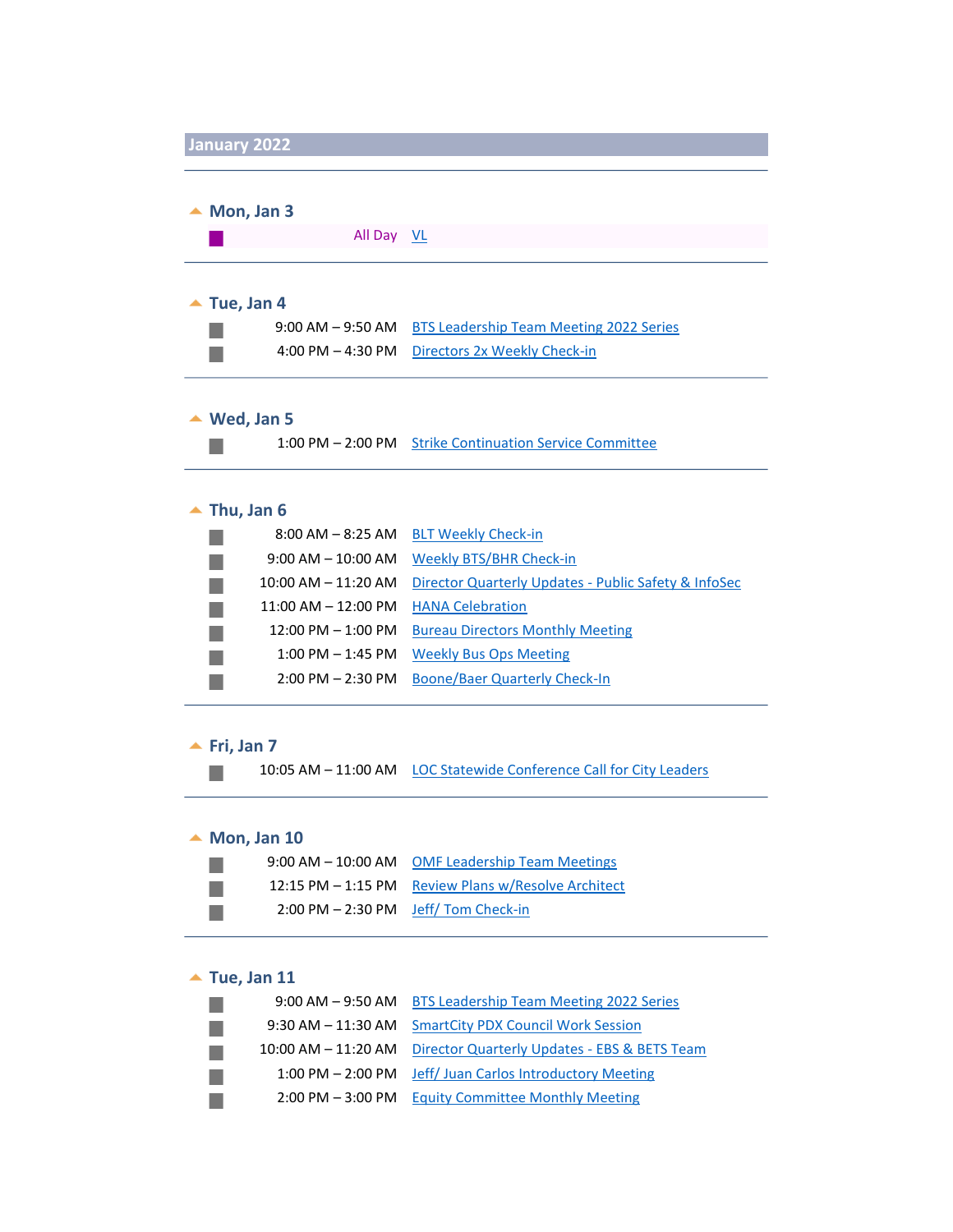

 $\mathcal{L}_{\mathcal{A}}$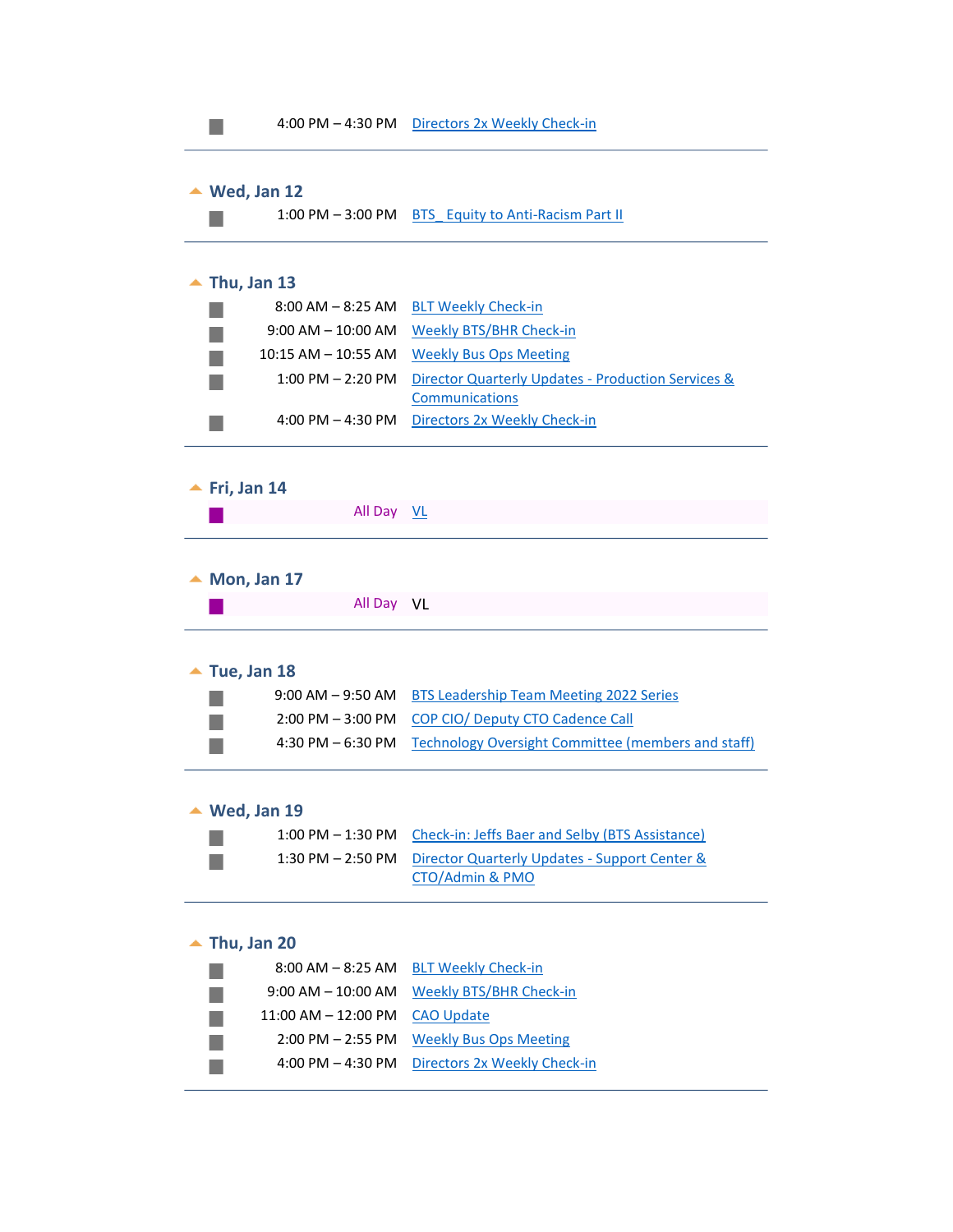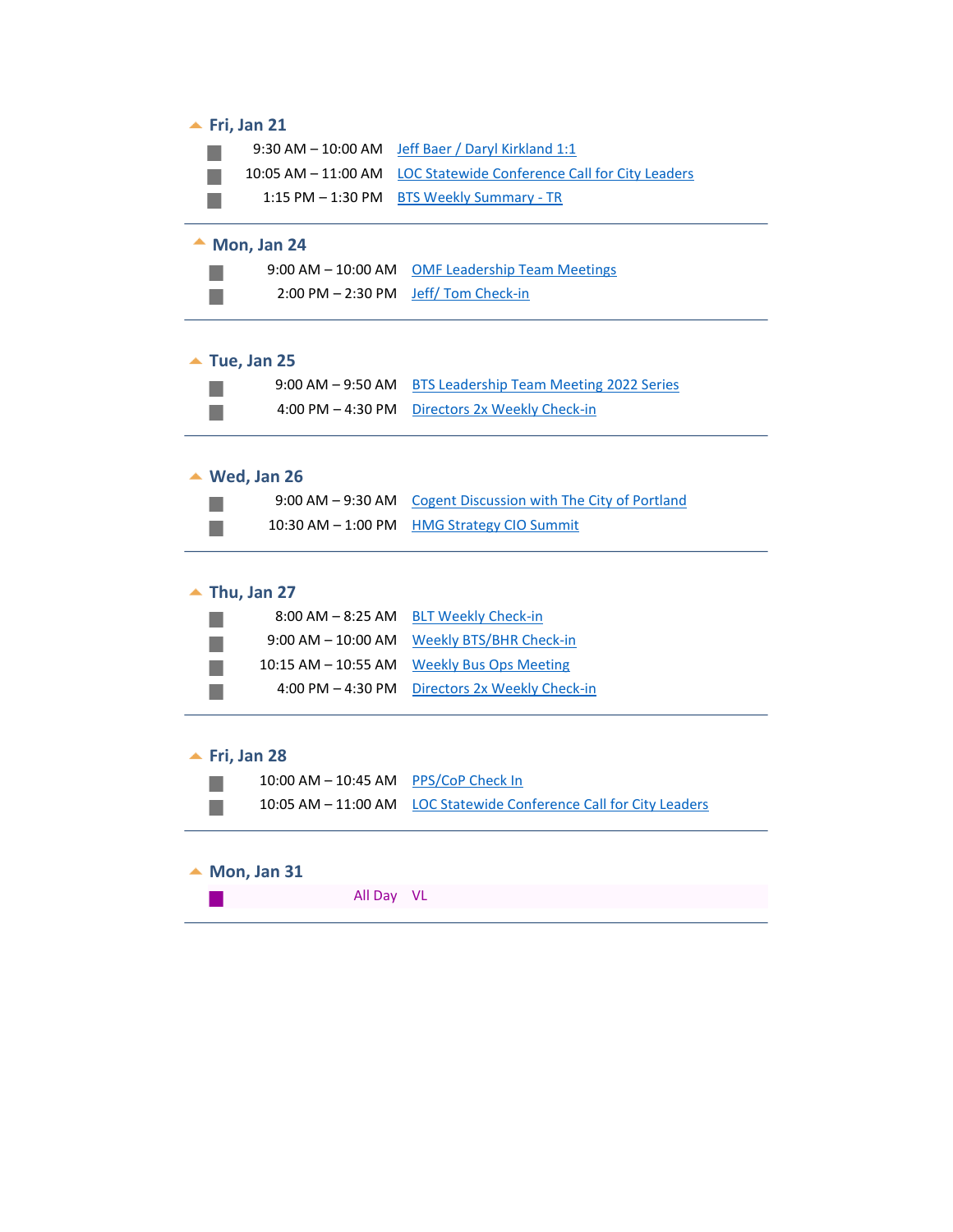

| $\blacktriangle$ Tue, Feb 1 |                                                 |  |
|-----------------------------|-------------------------------------------------|--|
| All Day VL                  |                                                 |  |
|                             |                                                 |  |
| Wed, Feb 2<br>▲             |                                                 |  |
|                             | 8:30 AM - 11:00 AM TOC Quarterly Report - 10:25 |  |
|                             |                                                 |  |
| Thu, Feb 3                  |                                                 |  |
|                             | 8:00 AM - 9:00 AM BLT Weekly Check-in           |  |
|                             |                                                 |  |

|                        | 9:00 AM - 10:00 AM Weekly BTS/BHR Check-in |
|------------------------|--------------------------------------------|
|                        | 10:15 AM - 10:55 AM Weekly Bus Ops Meeting |
| $11:30$ AM $- 1:00$ PM | <b>Bureau Directors Monthly Meeting</b>    |

# ▲ Fri, Feb 4

|  | 9:30 AM - 10:50 AM Director Quarterly Updates - P&D                |
|--|--------------------------------------------------------------------|
|  | 10:05 AM - 11:00 AM LOC Statewide Conference Call for City Leaders |
|  | 12:00 PM - 2:30 PM OMF (All Divisions) Budget Briefing             |
|  | 1:15 PM - 1:30 PM BTS Weekly Summary - TR                          |

# ▲ Mon, Feb 7

|                                                       | 9:30 AM – 9:55 AM OMF Leadership Team Meetings                   |
|-------------------------------------------------------|------------------------------------------------------------------|
|                                                       | 11:00 AM – 12:00 PM Harnessing the Winds of Change: Leading with |
|                                                       | <b>Resiliency and Agility</b>                                    |
| $2:00 \text{ PM} - 2:30 \text{ PM}$ Jeff/Tom Check-in |                                                                  |

# ▲ Tue, Feb 8

| 8:30 AM - 8:45 AM Speed of Trust Class Intro                           |
|------------------------------------------------------------------------|
| 8:30 AM - 4:00 PM Speed of Trust Foundations Training                  |
| 9:00 AM - 9:50 AM BTS Leadership Team Meeting 2022 Series              |
| 1:00 PM – 2:00 PM Future of the Workplace: Multi-Jurisdiction Meetings |
| 2:00 PM - 3:00 PM Equity Committee Monthly Meeting                     |
|                                                                        |

# **Wed, Feb 9**

 $\mathbb{R}^n$  $\mathbb{R}^n$ 

| 8:30 AM - 9:30 AM RESET - TIG / City of Portland - catch-up call          |
|---------------------------------------------------------------------------|
| 11:00 AM - 11:30 AM City of Portland     Palo Alto Networks     Portfolio |
| Overview                                                                  |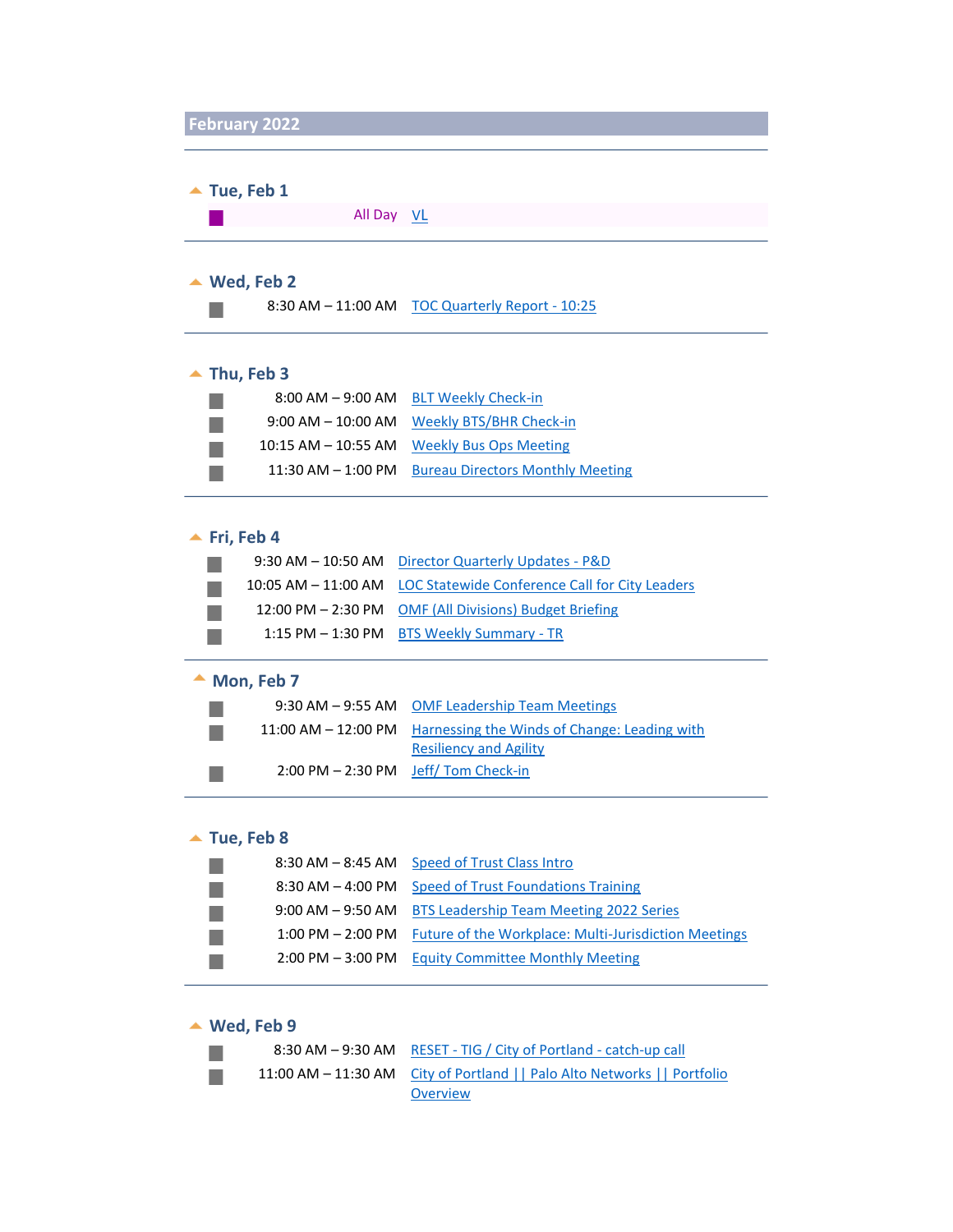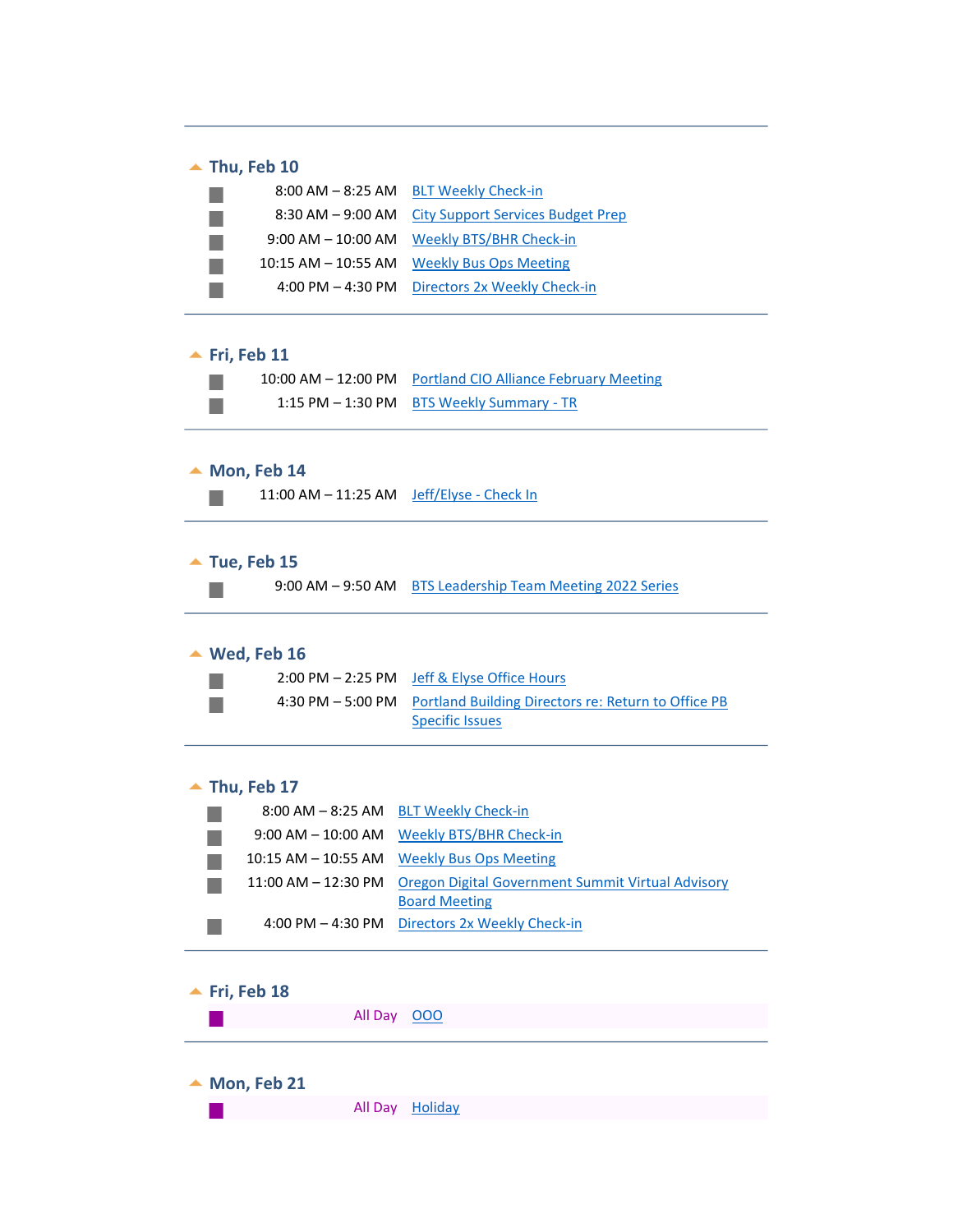# ▲ Tue, Feb 22

|                                           | 9:00 AM - 9:50 AM BTS Leadership Team Meeting 2022 Series |
|-------------------------------------------|-----------------------------------------------------------|
| $10:30$ AM $- 11:00$ AM Jeff/Tom Check-in |                                                           |
|                                           | 4:00 PM – 4:30 PM Directors 2x Weekly Check-in            |

## **Wed, Feb 23**

|  | 11:00 AM - 11:15 AM Jeff/Jen - Zendesk Introductions |
|--|------------------------------------------------------|
|  | 2:30 PM – 3:30 PM Labor Management Committee         |

# ▲ Thu, Feb 24

| $9:00$ AM $-$ 10:00 AM  | <b>Weekly BTS/BHR Check-in</b>          |
|-------------------------|-----------------------------------------|
| $10:00$ AM $- 10:20$ AM | The Nick Fish and IT                    |
| $10:15$ AM $-$ 10:55 AM | <b>Bus Ops Monthly P&amp;D Check-in</b> |
| $10:15$ AM $-$ 10:55 AM | <b>Weekly Bus Ops Meeting</b>           |
| $3:30$ PM $-4:00$ PM    | <b>TESC Meeting</b>                     |
| 4:00 PM $-$ 4:30 PM     | Directors 2x Weekly Check-in            |

#### **<u>▲ Fri, Feb 25</u>**

 $\mathbb{R}^n$ 

10:05 AM – 11:00 AM LOC Statewide Conference Call for City Leaders

### ▲ Mon, Feb 28

| 9:00 AM - 9:30 AM Connect MultCo.                          |                                                                      |
|------------------------------------------------------------|----------------------------------------------------------------------|
| $11:00$ AM $-11:25$ AM $\rightarrow$ Jeff/Elyse - Check In |                                                                      |
|                                                            | 4:30 PM - 6:30 PM Technology Oversight Committee (members and staff) |

# **March 2022**

| $\triangle$ Tue, Mar 1 |                                                                        |  |
|------------------------|------------------------------------------------------------------------|--|
|                        | 9:00 AM – 9:50 AM BTS Leadership Team Meeting 2022 Series              |  |
|                        | 1:00 PM – 2:00 PM Future of the Workplace: Multi-Jurisdiction Meetings |  |
|                        | 4:00 PM - 4:30 PM Directors 2x Weekly Check-in                         |  |
|                        | 4:30 PM - 5:00 PM PB Directors - Return to Offices Bi-Weekly Check-in  |  |

▲ Wed, Mar 2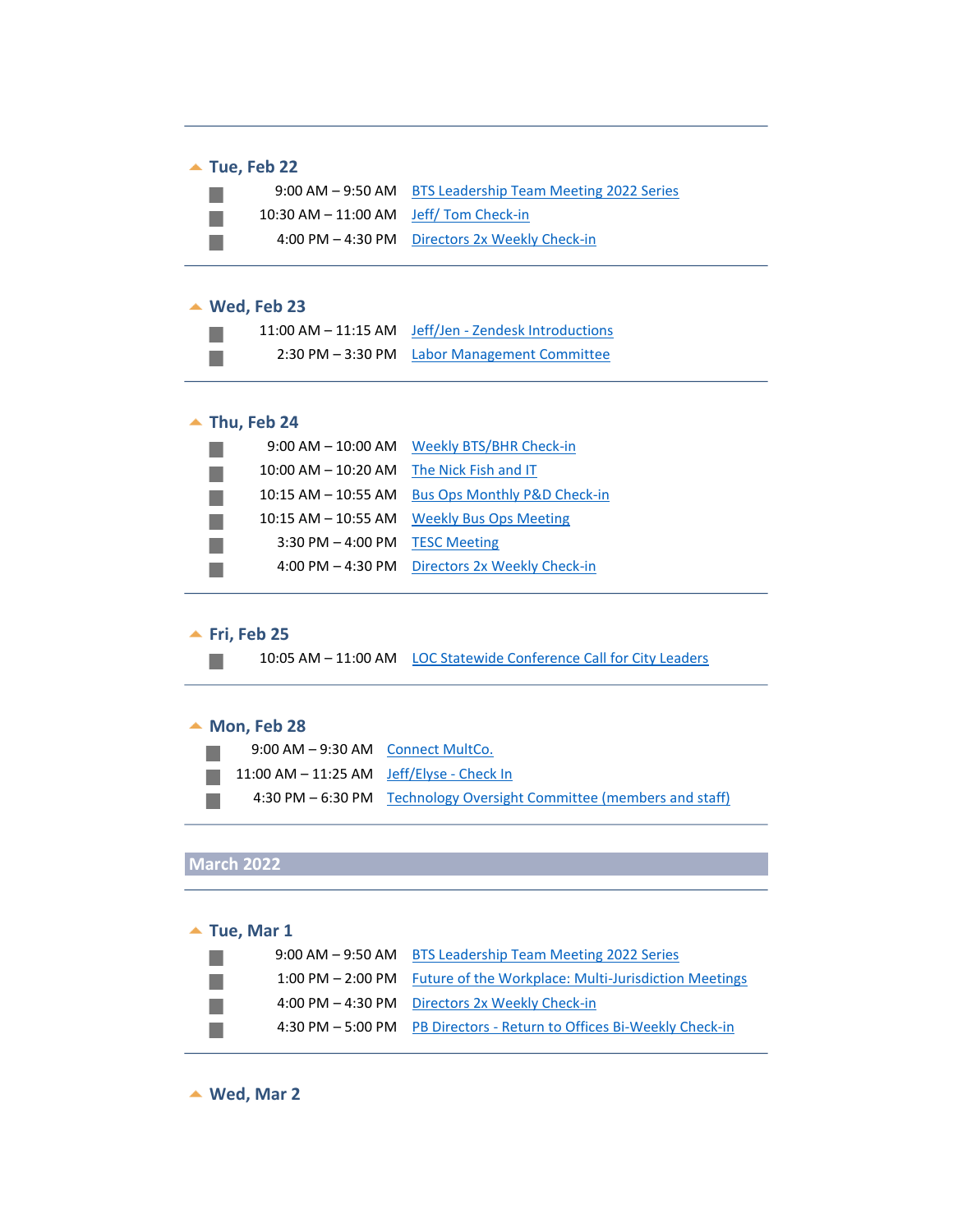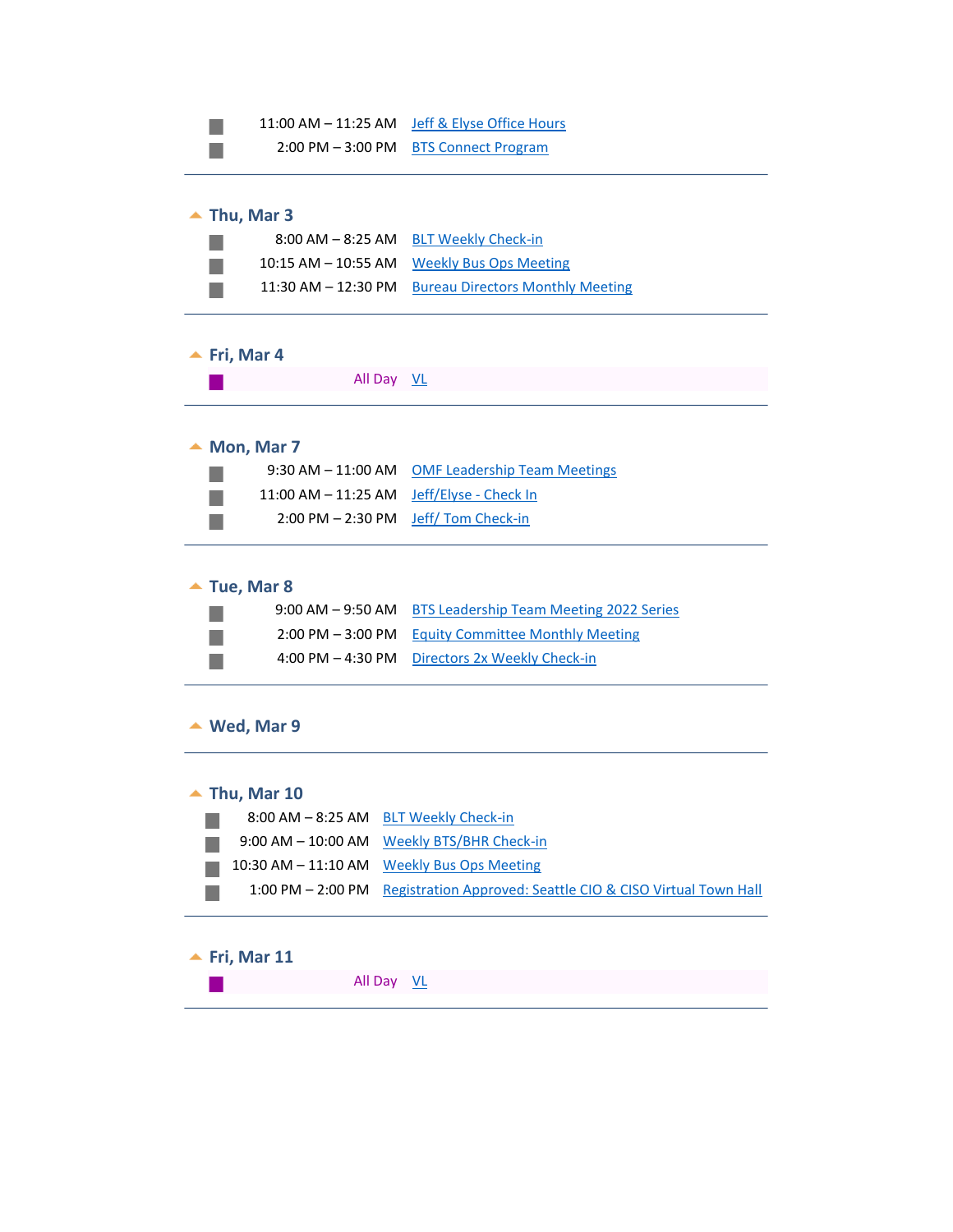#### ▲ Mon, Mar 14

11:00 AM - 11:25 AM Jeff/Elyse - Check In **The Co** 

# ▲ Tue, Mar 15

|  | 9:00 AM - 9:50 AM BTS Leadership Team Meeting 2022 Series    |
|--|--------------------------------------------------------------|
|  | 1:30 PM - 1:55 PM Mgrs Supervisors Presentation              |
|  | 2:00 PM - 3:00 PM Drone Presentation by Scappoose Fire Chief |
|  | 4:00 PM - 4:30 PM Directors 2x Weekly Check-in               |

#### **Wed, Mar 16**

 $\mathcal{C}^{\mathcal{A}}$  $\mathbb{R}^n$ 

| 8:30 AM – 9:15 AM Manager Supervisor Meeting - Re-Entry Q&A  |
|--------------------------------------------------------------|
| 1:00 PM – 2:30 PM State of Oregon - Cybersecurity Challenges |

### ▲ Thu, Mar 17

| $8:00$ AM $-8:25$ AM    | <b>BLT Weekly Check-in</b>     |
|-------------------------|--------------------------------|
| $9:00$ AM $- 10:00$ AM  | <b>Weekly BTS/BHR Check-in</b> |
| $10:15$ AM $-$ 10:55 AM | <b>Weekly Bus Ops Meeting</b>  |

# ▲ Fri, Mar 18

 $\mathbb{R}^3$  $\mathcal{C}_{\mathcal{A}}$ 

P.  $\mathcal{C}^{\mathcal{A}}$  $\mathcal{O}^{\mathcal{A}}$ 

 $\mathbb{R}^3$ 

| 10:05 AM - 11:00 AM LOC Statewide Conference Call for City Leaders |
|--------------------------------------------------------------------|
| 1:15 PM - 1:30 PM BTS Weekly Summary - TR                          |

▲ Mon, Mar 21

|                                                       | 9:30 AM - 11:00 AM OMF Leadership Team Meetings                 |
|-------------------------------------------------------|-----------------------------------------------------------------|
|                                                       | 11:00 AM $-$ 11:25 AM Jeff/Elyse Check-In (weekly through 2022) |
| $2:00 \text{ PM} - 2:30 \text{ PM}$ Jeff/Tom Check-in |                                                                 |

# ▲ Tue, Mar 22

9:00 AM – 9:50 AM BTS Leadership Team Meeting 2022 Series

# **Wed, Mar 23**

|  | 1:00 PM - 1:25 PM Jeff & Elyse Office Hours         |
|--|-----------------------------------------------------|
|  | 3:00 PM – 4:00 PM Update on Council Hybrid Meetings |